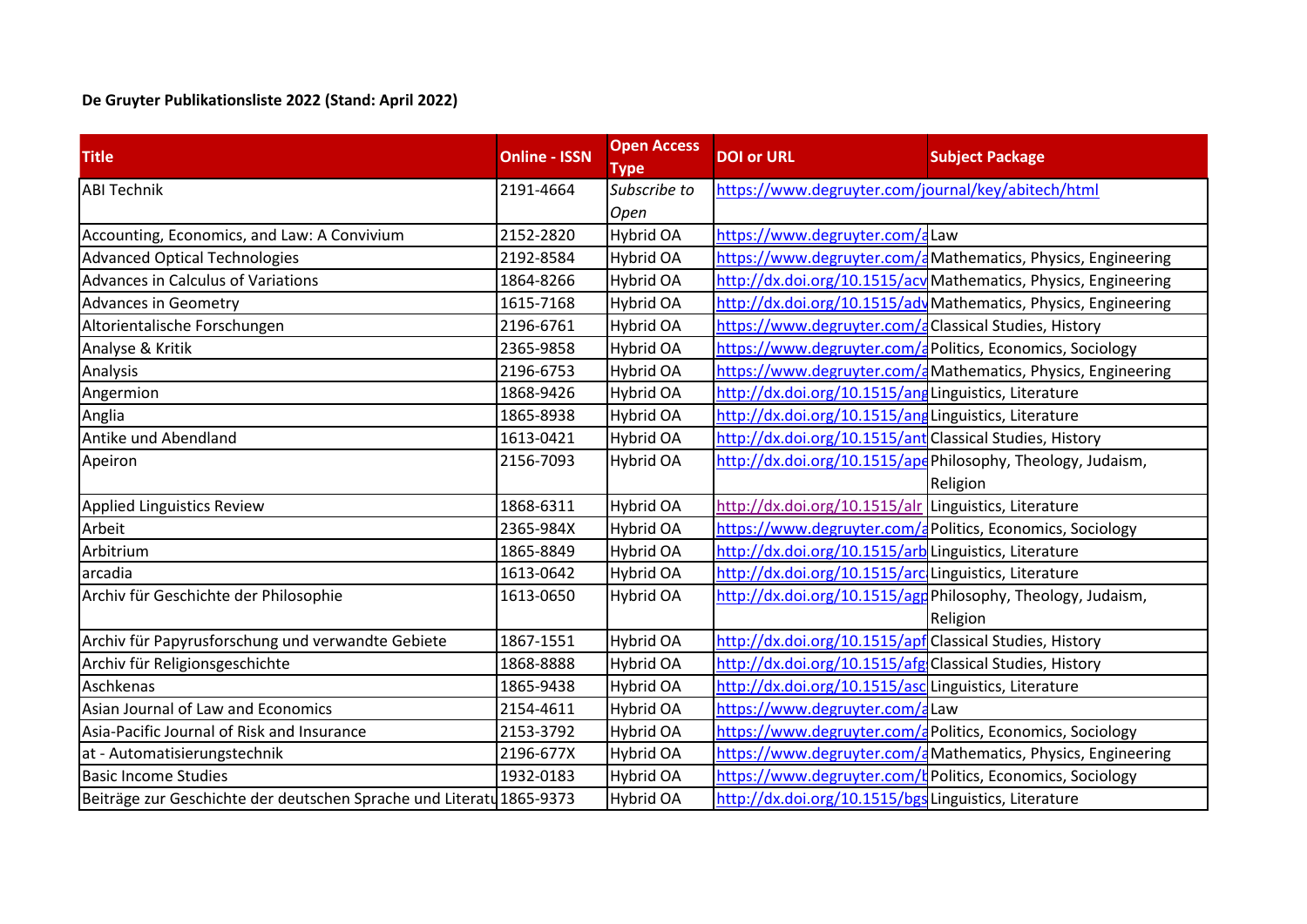| Berliner Theologische Zeitschrift                        | 2699-3414 | Hybrid OA        | https://www.degruyter.com/k Philosophy, Theology, Judaism,     |  |
|----------------------------------------------------------|-----------|------------------|----------------------------------------------------------------|--|
|                                                          |           |                  | Religion                                                       |  |
| <b>Bibliothek Forschung und Praxis</b>                   | 1865-7648 | Subscribe to     | https://www.degruyter.com/journal/key/bfup/html                |  |
|                                                          |           | Open             |                                                                |  |
| Bibliotheksdienst                                        | 2194-9646 | Subscribe to     | https://www.degruyter.com/journal/key/bd/html                  |  |
|                                                          |           | Open             |                                                                |  |
| <b>Bio-Algorithms and Med-Systems</b>                    | 1896-530X | Hybrid OA        | https://www.degruyter.com/kMedicine                            |  |
| <b>Biological Chemistry</b>                              | 1437-4315 | <b>Hybrid OA</b> | http://dx.doi.org/10.1515/bc Biology, Chemistry, Geosciences   |  |
| Biomedical Engineering / Biomedizinische Technik         | 1862-278X | Hybrid OA        | http://dx.doi.org/10.1515/bm Medicine                          |  |
| <b>Botanica Marina</b>                                   | 1437-4323 | <b>Hybrid OA</b> | http://dx.doi.org/10.1515/bot Biology, Chemistry, Geosciences  |  |
| <b>Byzantinische Zeitschrift</b>                         | 1868-9027 | Hybrid OA        | http://dx.doi.org/10.1515/byz Classical Studies, History       |  |
| <b>Chemical Product and Process Modeling</b>             | 1934-2659 | <b>Hybrid OA</b> | https://www.degruyter.com/dBiology, Chemistry, Geosciences     |  |
| Chemistry International                                  | 1365-2192 | <b>Hybrid OA</b> | https://www.degruyter.com/dBiology, Chemistry, Geosciences     |  |
| Chinese as a Second Language Research                    | 2193-2271 | Hybrid OA        | https://www.degruyter.com/dLinguistics, Literature             |  |
| Chinese Journal of Applied Linguistics                   | 2192-9513 | Hybrid OA        | https://www.degruyter.com/dLinguistics, Literature             |  |
| <b>Chinese Semiotic Studies</b>                          | 2198-9613 | <b>Hybrid OA</b> | https://www.degruyter.com/dLinguistics, Literature             |  |
| Clinical Chemistry and Laboratory Medicine (CCLM)        | 1437-4331 | <b>Hybrid OA</b> | http://dx.doi.org/10.1515/cclrMedicine                         |  |
| Cognitive Linguistics                                    | 1613-3641 | Hybrid OA        | http://dx.doi.org/10.1515/cogLinguistics, Literature           |  |
| <b>Cognitive Semiotics</b>                               | 2235-2066 | <b>Hybrid OA</b> | https://www.degruyter.com/dLinguistics, Literature             |  |
| Communications                                           | 1613-4087 | <b>Hybrid OA</b> | http://dx.doi.org/10.1515/cor Linguistics, Literature          |  |
| Computational Methods in Applied Mathematics             | 1609-9389 | Hybrid OA        | https://www.degruyter.com/dMathematics, Physics, Engineering   |  |
| Corpus Linguistics and Linguistic Theory                 | 1613-7035 | Hybrid OA        | http://dx.doi.org/10.1515/clltullinguistics, Literature        |  |
| <b>Corrosion Reviews</b>                                 | 2191-0316 | <b>Hybrid OA</b> | http://dx.doi.org/10.1515/cor Biology, Chemistry, Geosciences  |  |
| Der Islam                                                | 1613-0928 | <b>Hybrid OA</b> | http://dx.doi.org/10.1515/isln Philosophy, Theology, Judaism,  |  |
|                                                          |           |                  | Religion                                                       |  |
| Deutsche Zeitschrift für Philosophie                     | 2192-1482 | Hybrid OA        | https://www.degruyter.com/dPhilosophy, Theology, Judaism,      |  |
|                                                          |           |                  | Religion                                                       |  |
| Deutsche Zeitschrift für Wirtschafts- und Insolvenzrecht | 1612-7056 | Hybrid OA        | http://dx.doi.org/10.1515/dw Law                               |  |
| Deutsches Dante-Jahrbuch                                 | 2194-4059 | <b>Hybrid OA</b> | https://www.degruyter.com/dLinguistics, Literature             |  |
| Diagnosis                                                | 2194-802X | <b>Hybrid OA</b> | http://dx.doi.org/10.1515/dx Medicine                          |  |
| Dialectologia et Geolinguistica                          | 1867-0903 | <b>Hybrid OA</b> | http://dx.doi.org/10.1515/dig Linguistics, Literature          |  |
| <b>Discrete Mathematics and Applications</b>             | 1569-3929 | Hybrid OA        | http://dx.doi.org/10.1515/dm Mathematics, Physics, Engineering |  |
| Drug Metabolism and Personalized Therapy                 | 2363-8915 | <b>Hybrid OA</b> | http://dx.doi.org/10.1515/dm Medicine                          |  |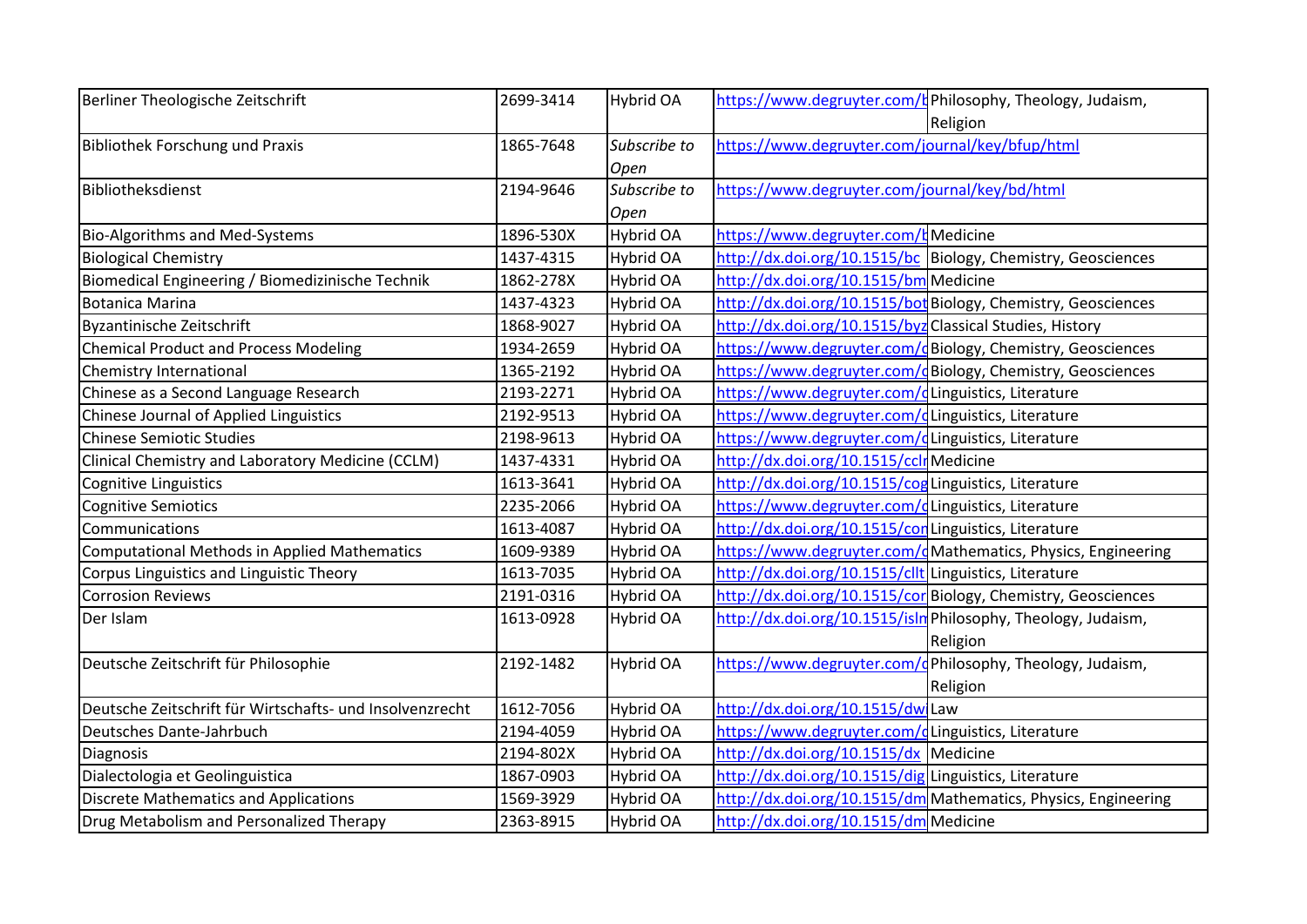| editio                                               | 1865-9446 | <b>Hybrid OA</b> | http://dx.doi.org/10.1515/edi Linguistics, Literature  |                                                                 |
|------------------------------------------------------|-----------|------------------|--------------------------------------------------------|-----------------------------------------------------------------|
| Elenchos                                             | 2037-7177 | Hybrid OA        | https://www.degruyter.com/eClassical Studies, History  |                                                                 |
| Entrepreneurship Research Journal                    | 2157-5665 | <b>Hybrid OA</b> |                                                        | https://www.degruyter.com/d Politics, Economics, Sociology      |
| Epidemiologic Methods                                | 2161-962X | Hybrid OA        | https://www.degruyter.com/eMedicine                    |                                                                 |
| <b>Etruscan and Italic Studies</b>                   | 2566-9109 | Hybrid OA        | https://www.degruyter.com/eClassical Studies, History  |                                                                 |
| European Company and Financial Law Review            | 1613-2556 | Hybrid OA        | http://dx.doi.org/10.1515/ecfLaw                       |                                                                 |
| <b>European Journal of Applied Linguistics</b>       | 2192-953X | <b>Hybrid OA</b> | https://www.degruyter.com/eLinguistics, Literature     |                                                                 |
| European Journal of Scandinavian Studies             | 2191-9402 | Hybrid OA        | http://dx.doi.org/10.1515/ejssLinguistics, Literature  |                                                                 |
| European Property Law Journal                        | 2190-8362 | <b>Hybrid OA</b> | https://www.degruyter.com/eLaw                         |                                                                 |
| European Review of Contract Law                      | 1614-9939 | Hybrid OA        | http://dx.doi.org/10.1515/erc Law                      |                                                                 |
| European Tort Law Yearbook                           | 2190-7781 | Hybrid OA        | http://dx.doi.org/10.1515/etlyLaw                      |                                                                 |
| Fabula                                               | 1613-0464 | Hybrid OA        | http://dx.doi.org/10.1515/fab Linguistics, Literature  |                                                                 |
| Feministische Studien                                | 2365-9920 | Hybrid OA        |                                                        | https://www.degruyter.com/f Politics, Economics, Sociology      |
| Folia Linguistica                                    | 1614-7308 | Hybrid OA        | http://dx.doi.org/10.1515/flin Linguistics, Literature |                                                                 |
| Forschungsjournal Soziale Bewegungen                 | 2365-9890 | <b>Hybrid OA</b> |                                                        | https://www.degruyter.com/f Politics, Economics, Sociology      |
| Forum for Health Economics & Policy                  | 1558-9544 | <b>Hybrid OA</b> |                                                        | https://www.degruyter.com/f Politics, Economics, Sociology      |
| Forum Mathematicum                                   | 1435-5337 | Hybrid OA        |                                                        | http://dx.doi.org/10.1515/for Mathematics, Physics, Engineering |
| Frequenz                                             | 2191-6349 | <b>Hybrid OA</b> |                                                        | http://dx.doi.org/10.1515/freeMathematics, Physics, Engineering |
| Frühmittelalterliche Studien                         | 1613-0812 | Subscribe to     |                                                        | http://dx.doi.org/10.1515/fms Philosophy, Theology, Judaism,    |
|                                                      |           | Open             |                                                        | Religion                                                        |
| Georgian Mathematical Journal                        | 1572-9176 | Hybrid OA        |                                                        | http://dx.doi.org/10.1515/gm Mathematics, Physics, Engineering  |
| German Economic Review                               | 1468-0475 | Hybrid OA        |                                                        | https://www.degruyter.com/g Politics, Economics, Sociology      |
| <b>Global Chinese</b>                                | 2199-4382 | Hybrid OA        | https://www.degruyter.com/gLinguistics, Literature     |                                                                 |
| <b>Global Jurist</b>                                 | 1934-2640 | <b>Hybrid OA</b> | https://www.degruyter.com/gLaw                         |                                                                 |
| Glottotheory                                         | 2196-6907 | Hybrid OA        | https://www.degruyter.com/gLinguistics, Literature     |                                                                 |
| Helia                                                | 2197-0483 | <b>Hybrid OA</b> |                                                        | https://www.degruyter.com/h Biology, Chemistry, Geosciences     |
| Historische Zeitschrift                              | 2196-680X | <b>Hybrid OA</b> | https://www.degruyter.com/l Classical Studies, History |                                                                 |
| Holzforschung                                        | 1437-434X | <b>Hybrid OA</b> |                                                        | http://dx.doi.org/10.1515/hf Biology, Chemistry, Geosciences    |
| Hormone Molecular Biology and Clinical Investigation | 1868-1891 | Hybrid OA        | http://dx.doi.org/10.1515/hm Medicine                  |                                                                 |
| HTM Journal of Heat Treatment and Materials          | 2194-1831 | Hybrid OA        |                                                        | https://www.degruyter.com/hMathematics, Physics, Engineering    |
| <b>Human Affairs</b>                                 | 1337-401X | <b>Hybrid OA</b> |                                                        | https://www.degruyter.com/h Politics, Economics, Sociology      |
| <b>HUMOR</b>                                         | 1613-3722 | <b>Hybrid OA</b> | http://dx.doi.org/10.1515/hurlLinguistics, Literature  |                                                                 |
| Iberoromania                                         | 1865-9039 | Hybrid OA        | http://dx.doi.org/10.1515/ibe Linguistics, Literature  |                                                                 |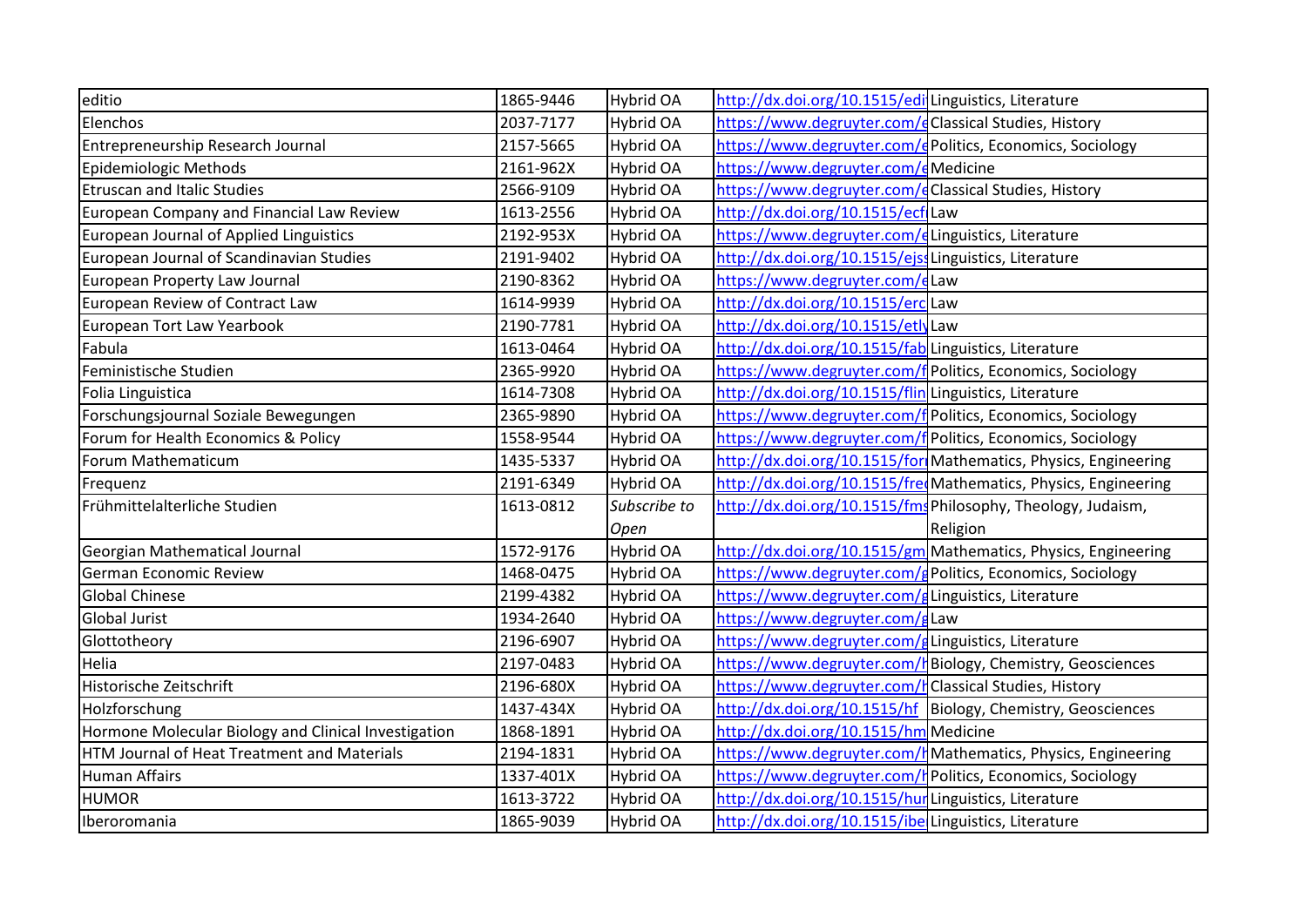| <b>ICL Journal</b>                                                     | 1995-5855 | <b>Hybrid OA</b> | https://www.degruyter.com/il                             |                                                                  |
|------------------------------------------------------------------------|-----------|------------------|----------------------------------------------------------|------------------------------------------------------------------|
| i-com                                                                  | 2196-6826 | <b>Hybrid OA</b> |                                                          | http://mc.manuscriptcentral.dMathematics, Physics, Engineering   |
| Indogermanische Forschungen                                            | 1613-0405 | Hybrid OA        | http://dx.doi.org/10.1515/ind Linguistics, Literature    |                                                                  |
| Information - Wissenschaft & Praxis                                    | 1619-4292 | Hybrid OA        |                                                          | https://www.degruyter.com/ilLibrary and Information Science,     |
|                                                                        |           |                  |                                                          | Library Reference                                                |
| Informationen Deutsch als Fremdsprache                                 | 2511-0853 | Hybrid OA        | https://www.degruyter.com/ilLinguistics, Literature      |                                                                  |
| <b>Intercultural Pragmatics</b>                                        | 1613-365X | Hybrid OA        | http://dx.doi.org/10.1515/ipreLinguistics, Literature    |                                                                  |
| International Journal of Adolescent Medicine and Health                | 2191-0278 | <b>Hybrid OA</b> | http://dx.doi.org/10.1515/ijar Medicine                  |                                                                  |
| International Journal of Chemical Reactor Engineering                  | 1542-6580 | Hybrid OA        |                                                          | https://www.degruyter.com/i Biology, Chemistry, Geosciences      |
| International Journal of Emerging Electric Power Systems               | 1553-779X | Hybrid OA        |                                                          | https://www.degruyter.com/i Mathematics, Physics, Engineering    |
| International Journal of Food Engineering                              | 1556-3758 | Hybrid OA        |                                                          | https://www.degruyter.com/i Biology, Chemistry, Geosciences      |
| International Journal of Legal Discourse                               | 2364-883X | <b>Hybrid OA</b> | https://www.degruyter.com/ilLinguistics, Literature      |                                                                  |
| International Journal of Materials Research                            | 2195-8556 | <b>Hybrid OA</b> |                                                          | https://www.degruyter.com/ilBiology, Chemistry, Geosciences      |
| International Journal of Nonlinear Sciences and Numerical 92191-0294   |           | Hybrid OA        |                                                          | http://dx.doi.org/10.1515/ijns Mathematics, Physics, Engineering |
| International Journal of Nursing Education Scholarship                 | 1548-923X | Hybrid OA        | https://www.degruyter.com/i Medicine                     |                                                                  |
| International Journal of Practical Theology                            | 1612-9768 | Hybrid OA        |                                                          | http://dx.doi.org/10.1515/ijpt Philosophy, Theology, Judaism,    |
|                                                                        |           |                  |                                                          | <b>Religion</b>                                                  |
| International Journal of the Sociology of Language                     | 1613-3668 | Hybrid OA        | http://dx.doi.org/10.1515/ijsl Linguistics, Literature   |                                                                  |
| International Journal of Turbo & Jet-Engines                           | 2191-0332 | <b>Hybrid OA</b> |                                                          | http://dx.doi.org/10.1515/tjj Mathematics, Physics, Engineering  |
| International Polymer Processing                                       | 2195-8602 | Hybrid OA        |                                                          | https://www.degruyter.com/i Biology, Chemistry, Geosciences      |
| <b>International Public History</b>                                    | 2567-1111 | Hybrid OA        | https://www.degruyter.com/icClassical Studies, History   |                                                                  |
| International Review of Applied Linguistics in Language Tea 1613-4141  |           | Hybrid OA        | http://dx.doi.org/10.1515/iral Linguistics, Literature   |                                                                  |
| Internationales Archiv für Sozialgeschichte der deutschen Li 1865-9128 |           | Hybrid OA        | http://dx.doi.org/10.1515/iaslLinguistics, Literature    |                                                                  |
| Internationales Jahrbuch für Medienphilosophie                         | 2196-6834 | Hybrid OA        |                                                          | https://www.degruyter.com/j Philosophy, Theology, Judaism,       |
|                                                                        |           |                  |                                                          | Religion                                                         |
| Internationales Jahrbuch für philosophische Anthropologie   2192-4287  |           | Hybrid OA        |                                                          | https://www.degruyter.com/j Philosophy, Theology, Judaism,       |
|                                                                        |           |                  |                                                          | Religion                                                         |
| it - Information Technology                                            | 2196-7032 | Hybrid OA        |                                                          | http://www.degruyter.com/st Mathematics, Physics, Engineering    |
| Jahrbuch der Juristischen Zeitgeschichte                               | 1869-6902 | <b>Hybrid OA</b> | http://dx.doi.org/10.1515/jjzg Law                       |                                                                  |
| Jahrbuch der Raabe-Gesellschaft                                        | 1865-8857 | Hybrid OA        | http://dx.doi.org/10.1515/jdrgLinguistics, Literature    |                                                                  |
| Jahrbuch für die Geschichte Mittel- und Ostdeutschlands                | 2191-9909 | <b>Hybrid OA</b> | http://dx.doi.org/10.1515/jgm Classical Studies, History |                                                                  |
| Jahrbuch für Germanistische Sprachgeschichte                           | 1869-7046 | <b>Hybrid OA</b> | http://dx.doi.org/10.1515/jgs Linguistics, Literature    |                                                                  |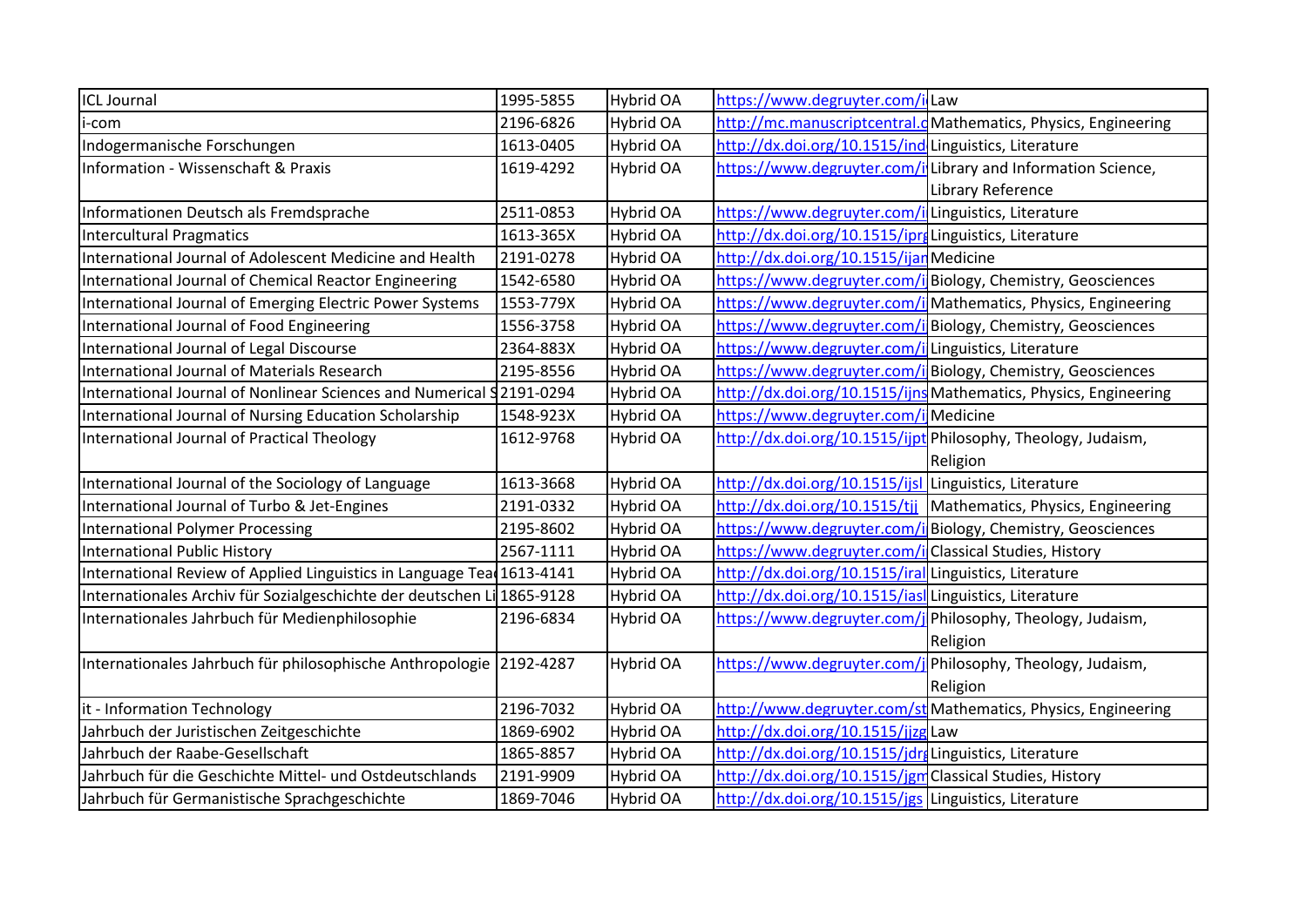| Jahrbuch für Wirtschaftsgeschichte / Economic History Year 2196-6842   |           | Subscribe to     | https://www.degruyter.com/j Classical Studies, History     |                                                                  |
|------------------------------------------------------------------------|-----------|------------------|------------------------------------------------------------|------------------------------------------------------------------|
|                                                                        |           | Open             |                                                            |                                                                  |
| Jahrbuch für Wissenschaft und Ethik                                    | 1613-1142 | Hybrid OA        |                                                            | http://dx.doi.org/10.1515/jfw Philosophy, Theology, Judaism,     |
|                                                                        |           |                  |                                                            | Religion                                                         |
| Jahrbücher für Nationalökonomie und Statistik                          | 2366-049X | <b>Hybrid OA</b> | https://www.degruyter.com/j Politics, Economics, Sociology |                                                                  |
| Journal der Juristischen Zeitgeschichte                                | 1868-8810 | <b>Hybrid OA</b> | http://dx.doi.org/10.1515/jjzgLaw                          |                                                                  |
| Journal des Économistes et des Études Humaines                         | 2153-1552 | Hybrid OA        |                                                            | https://www.degruyter.com/j Politics, Economics, Sociology       |
| Journal for the History of Modern Theology / Zeitschrift für 1612-9776 |           | Hybrid OA        |                                                            | http://dx.doi.org/10.1515/znt Philosophy, Theology, Judaism,     |
|                                                                        |           |                  |                                                            | Religion                                                         |
| Journal für die reine und angewandte Mathematik                        | 1435-5345 | Hybrid OA        |                                                            | http://dx.doi.org/10.1515/crll Mathematics, Physics, Engineering |
| Journal of African Languages and Linguistics                           | 1613-3811 | Hybrid OA        | http://dx.doi.org/10.1515/jall Linguistics, Literature     |                                                                  |
| Journal of Agricultural & Food Industrial Organization                 | 1542-0485 | <b>Hybrid OA</b> |                                                            | https://www.degruyter.com/j Politics, Economics, Sociology       |
| Journal of Ancient History                                             | 2324-8114 | <b>Hybrid OA</b> | https://www.degruyter.com/j Classical Studies, History     |                                                                  |
| Journal of Ancient Near Eastern History                                | 2328-9562 | <b>Hybrid OA</b> | https://www.degruyter.com/j Classical Studies, History     |                                                                  |
| Journal of Applied Analysis                                            | 1869-6082 | Hybrid OA        |                                                            | http://dx.doi.org/10.1515/jaa Mathematics, Physics, Engineering  |
| Journal of Applied Geodesy                                             | 1862-9024 | <b>Hybrid OA</b> |                                                            | http://dx.doi.org/10.1515/jag Mathematics, Physics, Engineering  |
| Journal of Basic and Clinical Physiology and Pharmacology              | 2191-0286 | <b>Hybrid OA</b> | http://dx.doi.org/10.1515/jbc Medicine                     |                                                                  |
| Journal of Biosecurity, Biosafety and Biodefense Law                   | 2154-3186 | <b>Hybrid OA</b> | https://www.degruyter.com/j Law                            |                                                                  |
| Journal of Business Valuation and Economic Loss Analysis               | 1932-9156 | <b>Hybrid OA</b> |                                                            | https://www.degruyter.com/j Politics, Economics, Sociology       |
| Journal of Complementary and Integrative Medicine                      | 1553-3840 | Hybrid OA        | https://www.degruyter.com/j Medicine                       |                                                                  |
| Journal of Contemporary Drama in English                               | 2195-0164 | <b>Hybrid OA</b> | www.contemporarydrama.de Linguistics, Literature           |                                                                  |
| Journal of Early Modern Christianity                                   | 2196-6656 | Hybrid OA        |                                                            | https://www.degruyter.com/j Philosophy, Theology, Judaism,       |
|                                                                        |           |                  |                                                            | Religion                                                         |
| Journal of Econometric Methods                                         | 2156-6674 | <b>Hybrid OA</b> |                                                            | https://www.degruyter.com/j Politics, Economics, Sociology       |
| Journal of English as a Lingua Franca                                  | 2191-933X | <b>Hybrid OA</b> | https://www.degruyter.com/jlLinguistics, Literature        |                                                                  |
| Journal of European Tort Law                                           | 1868-9620 | <b>Hybrid OA</b> | http://dx.doi.org/10.1515/jetlLaw                          |                                                                  |
| Journal of Globalization and Development                               | 1948-1837 | <b>Hybrid OA</b> |                                                            | https://www.degruyter.com/j Politics, Economics, Sociology       |
| Journal of Group Theory                                                | 1435-4446 | <b>Hybrid OA</b> |                                                            | http://dx.doi.org/10.1515/jgth Mathematics, Physics, Engineering |
| Journal of Historical Sociolinguistics                                 | 2199-2908 | <b>Hybrid OA</b> | https://www.degruyter.com/j Linguistics, Literature        |                                                                  |
| Journal of Homeland Security and Emergency Management 1547-7355        |           | <b>Hybrid OA</b> | https://www.degruyter.com/j Politics, Economics, Sociology |                                                                  |
| Journal of Imagery Research in Sport and Physical Activity             | 1932-0191 | Hybrid OA        | https://www.degruyter.com/j Medicine                       |                                                                  |
| Journal of Inverse and Ill-posed Problems                              | 1569-3945 | <b>Hybrid OA</b> |                                                            | http://dx.doi.org/10.1515/jiip Mathematics, Physics, Engineering |
| Journal of Japanese Linguistics                                        | 2512-1413 | <b>Hybrid OA</b> | https://www.degruyter.com/jLinguistics, Literature         |                                                                  |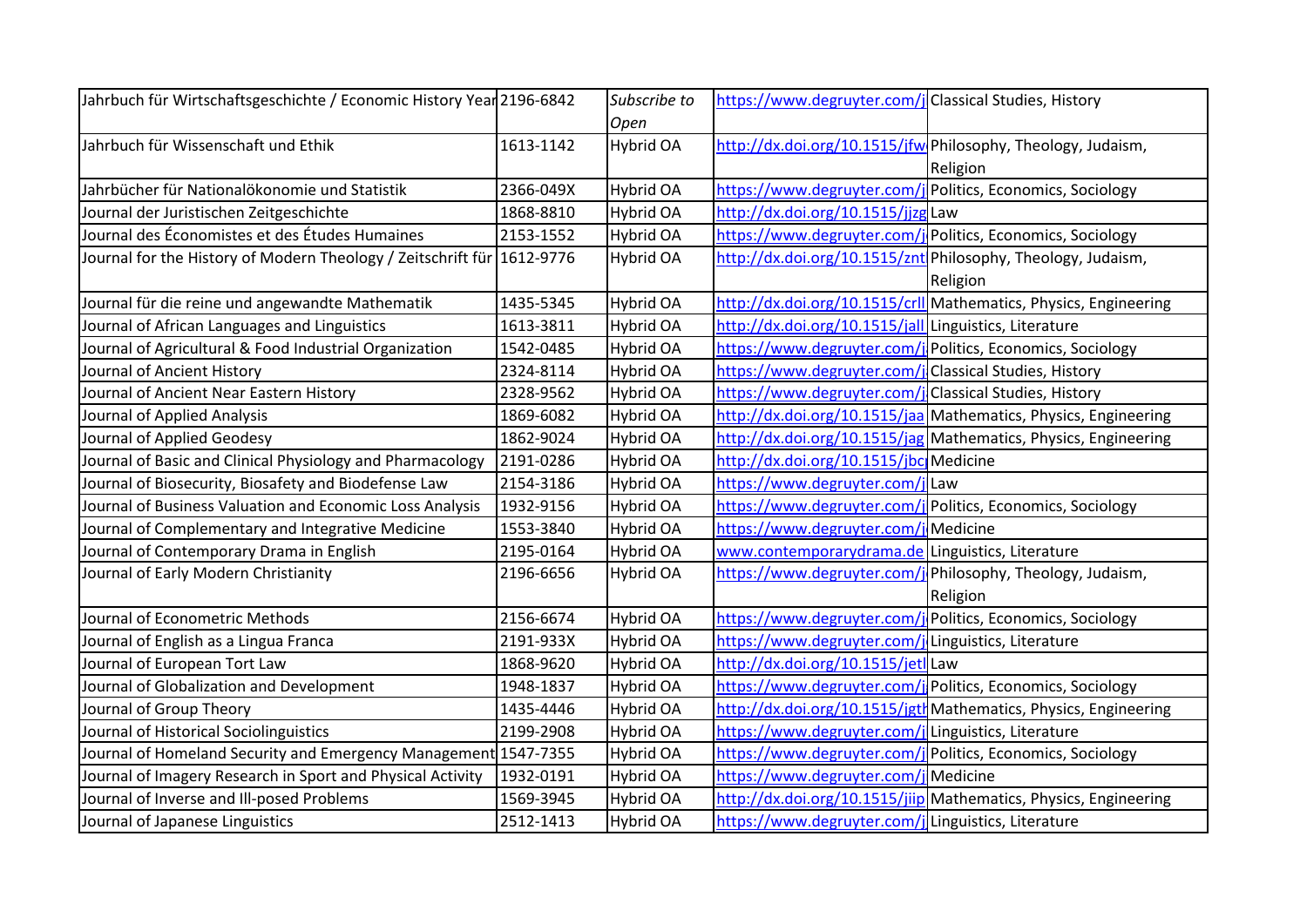| Journal of Latin Linguistics                      | 2194-8747 | <b>Hybrid OA</b> | https://www.degruyter.com/jLinguistics, Literature     |                                                                 |
|---------------------------------------------------|-----------|------------------|--------------------------------------------------------|-----------------------------------------------------------------|
| Journal of Literary Semantics                     | 1613-3838 | <b>Hybrid OA</b> | http://dx.doi.org/10.1515/jlseLinguistics, Literature  |                                                                 |
| Journal of Literary Theory                        | 1862-8990 | Subscribe to     | https://www.degruyter.com/journal/key/jlt/html         |                                                                 |
|                                                   |           | Open             |                                                        |                                                                 |
| Journal of Non-Equilibrium Thermodynamics         | 1437-4358 | Hybrid OA        |                                                        | http://dx.doi.org/10.1515/jne Mathematics, Physics, Engineering |
| Journal of Numerical Mathematics                  | 1569-3953 | Hybrid OA        |                                                        | http://dx.doi.org/10.1515/jnu Mathematics, Physics, Engineering |
| Journal of Optical Communications                 | 2191-6322 | <b>Hybrid OA</b> |                                                        | http://dx.doi.org/10.1515/joc Mathematics, Physics, Engineering |
| Journal of Pediatric Endocrinology and Metabolism | 2191-0251 | <b>Hybrid OA</b> | http://dx.doi.org/10.1515/jpe Medicine                 |                                                                 |
| Journal of Perinatal Medicine                     | 1619-3997 | Hybrid OA        | http://dx.doi.org/10.1515/jpmMedicine                  |                                                                 |
| Journal of Politeness Research                    | 1613-4877 | Hybrid OA        | http://dx.doi.org/10.1515/jplr Linguistics, Literature |                                                                 |
| Journal of Polymer Engineering                    | 2191-0340 | Hybrid OA        |                                                        | http://dx.doi.org/10.1515/pol Biology, Chemistry, Geosciences   |
| Journal of Quantitative Analysis in Sports        | 1559-0410 | <b>Hybrid OA</b> |                                                        | https://www.degruyter.com/j Mathematics, Physics, Engineering   |
| Journal of South Asian Languages and Linguistics  | 2196-078X | Hybrid OA        | https://www.degruyter.com/juLinguistics, Literature    |                                                                 |
| Journal of the Bible and its Reception            | 2329-4434 | <b>Hybrid OA</b> |                                                        | https://www.degruyter.com/j Philosophy, Theology, Judaism,      |
|                                                   |           |                  |                                                        | Religion                                                        |
| Journal of the International Arthurian Society    | 2196-9361 | <b>Hybrid OA</b> | https://www.degruyter.com/julinguistics, Literature    |                                                                 |
| Journal of Time Series Econometrics               | 1941-1928 | Hybrid OA        |                                                        | https://www.degruyter.com/j Politics, Economics, Sociology      |
| Journal of Tort Law                               | 1932-9148 | Hybrid OA        | https://www.degruyter.com/jlLaw                        |                                                                 |
| Journal of Transcendental Philosophy              | 2626-8329 | <b>Hybrid OA</b> |                                                        | https://www.degruyter.com/j Philosophy, Theology, Judaism,      |
|                                                   |           |                  |                                                        | Religion                                                        |
| Juristische Rundschau                             | 1612-7064 | Hybrid OA        | http://dx.doi.org/10.1515/juriLaw                      |                                                                 |
| Kant Yearbook                                     | 1868-4602 | Hybrid OA        |                                                        | http://dx.doi.org/10.1515/kar Philosophy, Theology, Judaism,    |
|                                                   |           |                  |                                                        | Religion                                                        |
| Kant-Studien                                      | 1613-1134 | <b>Hybrid OA</b> |                                                        | http://dx.doi.org/10.1515/kar Philosophy, Theology, Judaism,    |
|                                                   |           |                  |                                                        | Religion                                                        |
| Kerntechnik                                       | 2195-8580 | Hybrid OA        |                                                        | https://www.degruyter.com/k Mathematics, Physics, Engineering   |
| Kierkegaard Studies Yearbook                      | 1612-9792 | Hybrid OA        |                                                        | http://dx.doi.org/10.1515/kielPhilosophy, Theology, Judaism,    |
|                                                   |           |                  |                                                        | Religion                                                        |
| Klio                                              | 2192-7669 | Hybrid OA        | https://www.degruyter.com/kClassical Studies, History  |                                                                 |
| Kritikon Litterarum                               | 1865-7249 | <b>Hybrid OA</b> | http://dx.doi.org/10.1515/kl Linguistics, Literature   |                                                                 |
| Language Learning in Higher Education             | 2191-6128 | <b>Hybrid OA</b> | https://www.degruyter.com/dLinguistics, Literature     |                                                                 |
| Law & Ethics of Human Rights                      | 1938-2545 | <b>Hybrid OA</b> | https://www.degruyter.com/I Law                        |                                                                 |
| Lebende Sprachen                                  | 1868-0267 | Hybrid OA        | http://dx.doi.org/10.1515/les Linguistics, Literature  |                                                                 |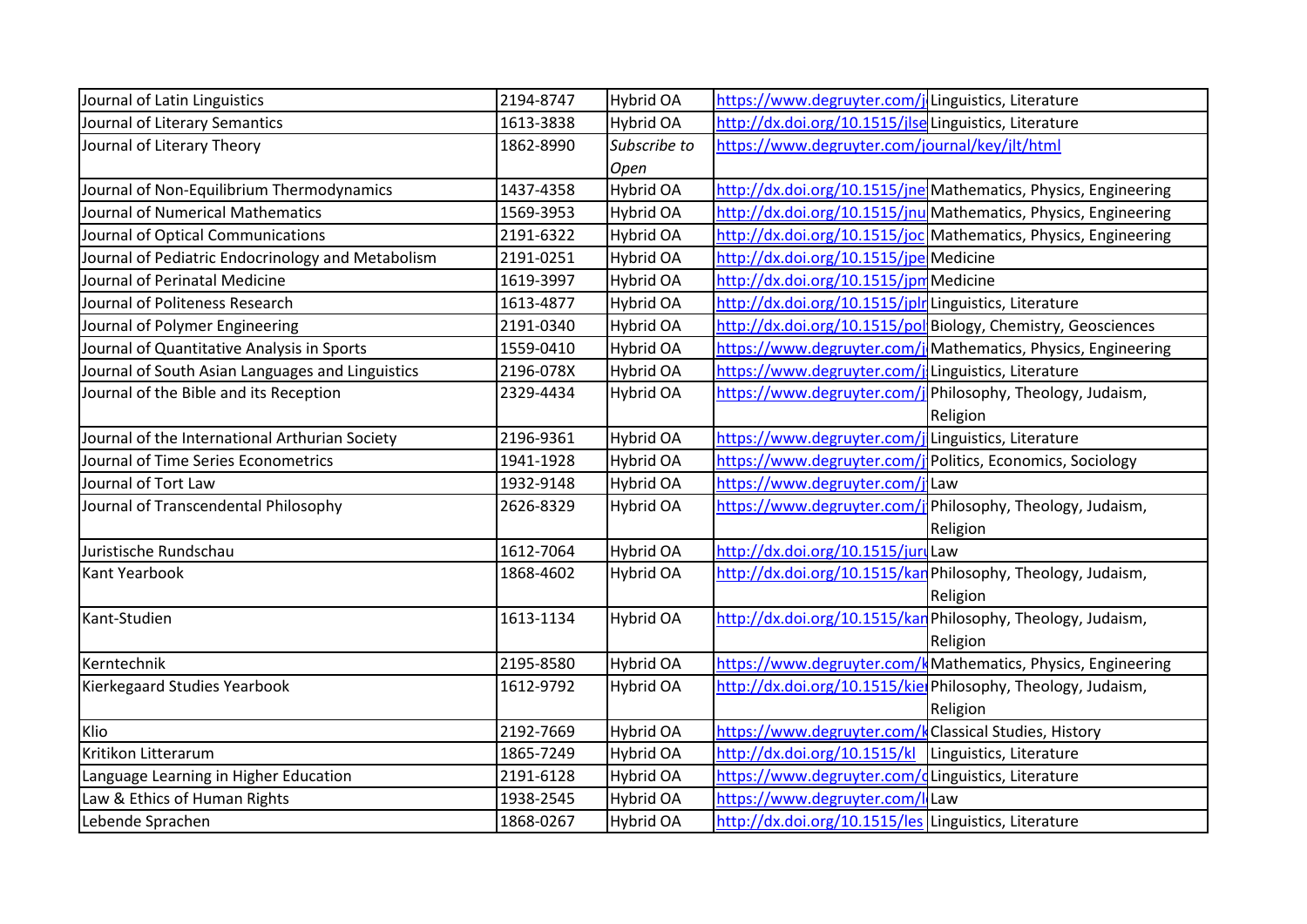| Lexicographica                                                       | 1865-9403 | Hybrid OA    | http://dx.doi.org/10.1515/lexiLinguistics, Literature      |                                                                |
|----------------------------------------------------------------------|-----------|--------------|------------------------------------------------------------|----------------------------------------------------------------|
| Libri                                                                | 1865-8423 | Hybrid OA    |                                                            | https://www.degruyter.com/vLibrary and Information Science,    |
|                                                                      |           |              |                                                            | Library Reference                                              |
| Linguistic Typology                                                  | 1613-415X | Hybrid OA    | http://dx.doi.org/10.1515/lity Linguistics, Literature     |                                                                |
| Linguistics                                                          | 1613-396X | Subscribe to | http://dx.doi.org/10.1515/lingLinguistics, Literature      |                                                                |
|                                                                      |           | Open         |                                                            |                                                                |
| Linguistics Vanguard                                                 | 2199-174X | Hybrid OA    | https://www.degruyter.com/I Linguistics, Literature        |                                                                |
| Lodz Papers in Pragmatics                                            | 1898-4436 | Hybrid OA    | https://www.degruyter.com/ILinguistics, Literature         |                                                                |
| Mammalia                                                             | 1864-1547 | Hybrid OA    |                                                            | http://dx.doi.org/10.1515/ma Biology, Chemistry, Geosciences   |
| Man and the Economy                                                  | 2196-9647 | Hybrid OA    |                                                            | https://www.degruyter.com/r Politics, Economics, Sociology     |
| Materialdienst                                                       | 2747-6715 | Hybrid OA    |                                                            | https://www.degruyter.com/r Philosophy, Theology, Judaism,     |
|                                                                      |           |              |                                                            | Religion                                                       |
| <b>Materials Testing</b>                                             | 2195-8572 | Hybrid OA    |                                                            | https://www.degruyter.com/r Mathematics, Physics, Engineering  |
| Mathematica Slovaca                                                  | 1337-2211 | Hybrid OA    |                                                            | https://www.degruyter.com/rMathematics, Physics, Engineering   |
| Medizinische Genetik                                                 | 1863-5490 | Hybrid OA    | https://www.degruyter.com/rMedicine                        |                                                                |
| Metaphysica                                                          | 1874-6373 | Hybrid OA    |                                                            | https://www.degruyter.com/r Philosophy, Theology, Judaism,     |
|                                                                      |           |              |                                                            | Religion                                                       |
| Militärgeschichtliche Zeitschrift                                    | 2196-6850 | Hybrid OA    | https://www.degruyter.com/rClassical Studies, History      |                                                                |
| Millennium                                                           | 1867-0318 | Hybrid OA    | http://dx.doi.org/10.1515/mjl Classical Studies, History   |                                                                |
| Monatsschrift für Kriminologie und Strafrechtsreform                 | 2366-1968 | Hybrid OA    | https://www.degruyter.com/rLaw                             |                                                                |
| Monte Carlo Methods and Applications                                 | 1569-3961 | Hybrid OA    |                                                            | http://dx.doi.org/10.1515/mc Mathematics, Physics, Engineering |
| Moral Philosophy and Politics                                        | 2194-5624 | Hybrid OA    |                                                            | https://www.degruyter.com/r Philosophy, Theology, Judaism,     |
|                                                                      |           |              |                                                            | Religion                                                       |
| Multicultural Learning and Teaching                                  | 2161-2412 | Hybrid OA    | https://www.degruyter.com/r Linguistics, Literature        |                                                                |
| Multilingua                                                          | 1613-3684 | Hybrid OA    | http://dx.doi.org/10.1515/mu Linguistics, Literature       |                                                                |
| <b>Multimodal Communication</b>                                      | 2230-6587 | Hybrid OA    | https://www.degruyter.com/rLinguistics, Literature         |                                                                |
| Muslim World Journal of Human Rights                                 | 1554-4419 | Hybrid OA    | https://www.degruyter.com/rLaw                             |                                                                |
| Naharaim                                                             | 1862-9156 | Hybrid OA    |                                                            | http://dx.doi.org/10.1515/nal Philosophy, Theology, Judaism,   |
|                                                                      |           |              |                                                            | Religion                                                       |
| Neue Zeitschrift für Systematische Theologie und Religions 1612-9520 |           | Hybrid OA    |                                                            | http://dx.doi.org/10.1515/nzs Philosophy, Theology, Judaism,   |
|                                                                      |           |              |                                                            | Religion                                                       |
| Neuroforum                                                           | 2363-7013 | Hybrid OA    |                                                            | https://www.degruyter.com/rBiology, Chemistry, Geosciences     |
| <b>New Global Studies</b>                                            | 1940-0004 | Hybrid OA    | https://www.degruyter.com/r Politics, Economics, Sociology |                                                                |
|                                                                      |           |              |                                                            |                                                                |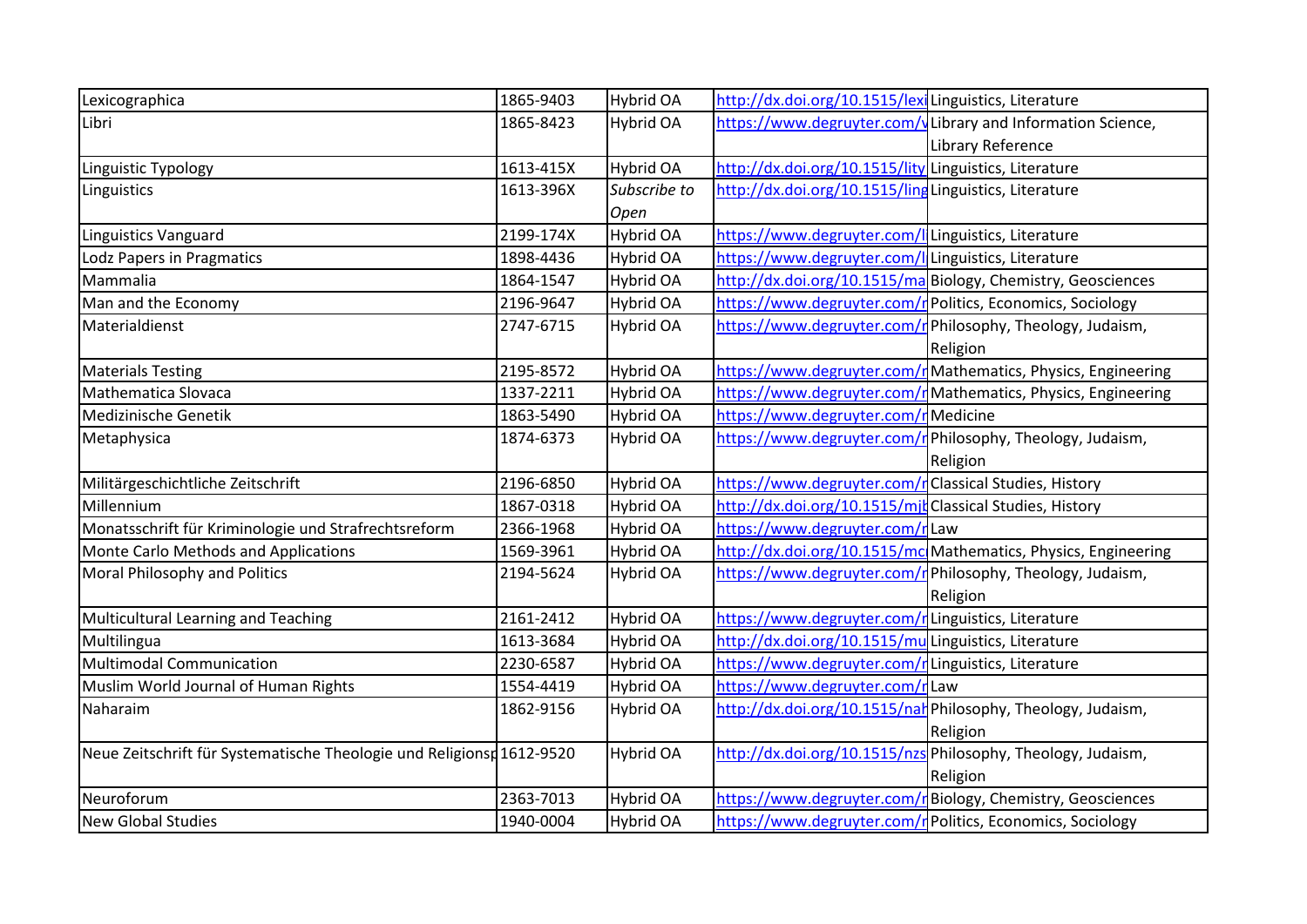| Nietzscheforschung                                                      | 2191-9259 | <b>Hybrid OA</b> |                                                          | https://www.degruyter.com/r Philosophy, Theology, Judaism,        |
|-------------------------------------------------------------------------|-----------|------------------|----------------------------------------------------------|-------------------------------------------------------------------|
|                                                                         |           |                  |                                                          | Religion                                                          |
| Nietzsche-Studien                                                       | 1613-0790 | Subscribe to     |                                                          | http://dx.doi.org/10.1515/nielPhilosophy, Theology, Judaism,      |
|                                                                         |           | Open             |                                                          | Religion                                                          |
| Nordic Pulp & Paper Research Journal                                    | 2000-0669 | <b>Hybrid OA</b> |                                                          | https://www.degruyter.com/r Biology, Chemistry, Geosciences       |
| ORDO                                                                    | 2366-0481 | <b>Hybrid OA</b> |                                                          | https://www.degruyter.com/dPolitics, Economics, Sociology         |
| Orientalistische Literaturzeitung                                       | 2196-6877 | <b>Hybrid OA</b> | https://www.degruyter.com/dClassical Studies, History    |                                                                   |
| Peace Economics, Peace Science and Public Policy                        | 1554-8597 | Hybrid OA        |                                                          | https://www.degruyter.com/g Politics, Economics, Sociology        |
| Perspektiven der Wirtschaftspolitik                                     | 1468-2516 | <b>Hybrid OA</b> |                                                          | https://www.degruyter.com/g Politics, Economics, Sociology        |
| Philologus                                                              | 2196-7008 | Hybrid OA        | https://www.degruyter.com/gClassical Studies, History    |                                                                   |
| Phonetica                                                               | 1423-0321 | <b>Hybrid OA</b> | https://www.degruyter.com/gLinguistics, Literature       |                                                                   |
| <b>Physical Sciences Reviews</b>                                        | 2365-659X | Hybrid OA        |                                                          | https://www.degruyter.com/gMathematics, Physics, Engineering      |
| Pólemos                                                                 | 2036-4601 | Hybrid OA        | https://www.degruyter.com/gLinguistics, Literature       |                                                                   |
| Poznan Studies in Contemporary Linguistics                              | 1897-7499 | Hybrid OA        | https://www.degruyter.com/gLinguistics, Literature       |                                                                   |
| <b>Practical Metallography</b>                                          | 2195-8599 | Hybrid OA        |                                                          | https://www.degruyter.com/gBiology, Chemistry, Geosciences        |
| Praehistorische Zeitschrift                                             | 1613-0804 | <b>Hybrid OA</b> | http://dx.doi.org/10.1515/prh Classical Studies, History |                                                                   |
| Preservation, Digital Technology & Culture (PDT&C)                      | 2195-2965 | <b>Hybrid OA</b> |                                                          | https://www.degruyter.com/gLibrary and Information Science,       |
|                                                                         |           |                  |                                                          | Library Reference                                                 |
| Probus                                                                  | 1613-4079 | <b>Hybrid OA</b> | http://dx.doi.org/10.1515/prb Linguistics, Literature    |                                                                   |
| <b>Public Health Forum</b>                                              | 1876-4851 | <b>Hybrid OA</b> | https://www.degruyter.com/pMedicine                      |                                                                   |
| Pure and Applied Chemistry                                              | 1365-3075 | Hybrid OA        |                                                          | https://www.degruyter.com/gBiology, Chemistry, Geosciences        |
| Quellen und Forschungen aus italienischen Archiven und Bil 1865-8865    |           | Subscribe to     | https://www.degruyter.com/journal/key/qfiab/html         |                                                                   |
|                                                                         |           | Open             |                                                          |                                                                   |
| Radiochimica Acta                                                       | 2193-3405 | Hybrid OA        |                                                          | https://www.degruyter.com/r Biology, Chemistry, Geosciences       |
| Random Operators and Stochastic Equations                               | 1569-397X | <b>Hybrid OA</b> |                                                          | http://dx.doi.org/10.1515/ros Mathematics, Physics, Engineering   |
| Restaurator. International Journal for the Preservation of Li 1865-8431 |           | Hybrid OA        |                                                          | http://dx.doi.org/10.1515/resiLibrary and Information Science,    |
|                                                                         |           |                  |                                                          | Library Reference                                                 |
| <b>Review of Economics</b>                                              | 2366-035X | Hybrid OA        |                                                          | https://www.degruyter.com/r Politics, Economics, Sociology        |
| Review of Law & Economics                                               | 1555-5879 | <b>Hybrid OA</b> | https://www.degruyter.com/r Law                          |                                                                   |
| <b>Review of Marketing Science</b>                                      | 1546-5616 | Hybrid OA        |                                                          | https://www.degruyter.com/r Politics, Economics, Sociology        |
| Review of Middle East Economics and Finance                             | 1475-3693 | <b>Hybrid OA</b> |                                                          | https://www.degruyter.com/r Politics, Economics, Sociology        |
| <b>Review of Network Economics</b>                                      | 1446-9022 | <b>Hybrid OA</b> |                                                          | https://www.degruyter.com/r <b>Politics, Economics, Sociology</b> |
| Reviews in Chemical Engineering                                         | 2191-0235 | <b>Hybrid OA</b> |                                                          | http://dx.doi.org/10.1515/rev Biology, Chemistry, Geosciences     |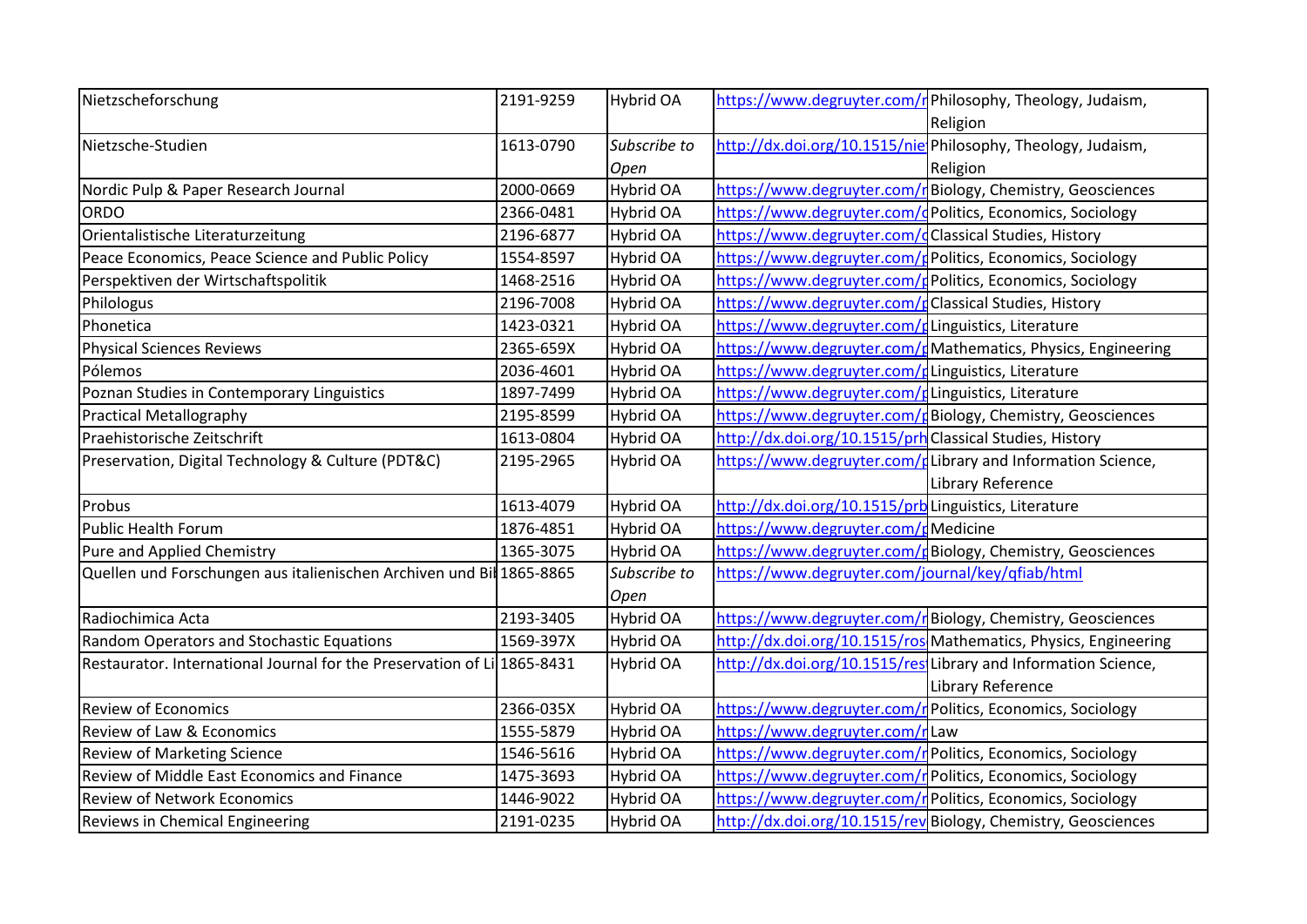| Reviews in Inorganic Chemistry                                      | 2191-0227 | Hybrid OA    |                                                            | http://dx.doi.org/10.1515/rev Biology, Chemistry, Geosciences   |
|---------------------------------------------------------------------|-----------|--------------|------------------------------------------------------------|-----------------------------------------------------------------|
| Reviews in the Neurosciences                                        | 2191-0200 | Hybrid OA    |                                                            | http://dx.doi.org/10.1515/rev Biology, Chemistry, Geosciences   |
| Reviews on Environmental Health                                     | 2191-0308 | Hybrid OA    | http://dx.doi.org/10.1515/rev Medicine                     |                                                                 |
| Rhetorik                                                            | 1865-9160 | Hybrid OA    | http://dx.doi.org/10.1515/rhe Linguistics, Literature      |                                                                 |
| Rhizomata                                                           | 2196-5110 | Hybrid OA    |                                                            | https://www.degruyter.com/r Philosophy, Theology, Judaism,      |
|                                                                     |           |              |                                                            | Religion                                                        |
| Romanistisches Jahrbuch                                             | 1613-0413 | Hybrid OA    | http://dx.doi.org/10.1515/ron Linguistics, Literature      |                                                                 |
| Russian Journal of Numerical Analysis and Mathematical Md 1569-3988 |           | Hybrid OA    |                                                            | http://dx.doi.org/10.1515/rinaMathematics, Physics, Engineering |
| <b>SATS</b>                                                         | 1869-7577 | Hybrid OA    |                                                            | http://dx.doi.org/10.1515/sat. Philosophy, Theology, Judaism,   |
|                                                                     |           |              |                                                            | Religion                                                        |
| Scandinavian Journal of Pain                                        | 1877-8879 | Hybrid OA    | https://www.degruyter.com/s Medicine                       |                                                                 |
| Scientia Poetica                                                    | 1868-9418 | Hybrid OA    | http://dx.doi.org/10.1515/spd Linguistics, Literature      |                                                                 |
| Semiotica                                                           | 1613-3692 | Hybrid OA    | http://dx.doi.org/10.1515/senLinguistics, Literature       |                                                                 |
| Sociolinguistica                                                    | 1865-939X | Hybrid OA    | http://dx.doi.org/10.1515/sod Linguistics, Literature      |                                                                 |
| Soziale Systeme                                                     | 2366-0473 | Hybrid OA    |                                                            | https://www.degruyter.com/s Politics, Economics, Sociology      |
| Sozialer Sinn                                                       | 2366-0228 | Hybrid OA    |                                                            | https://www.degruyter.com/s Politics, Economics, Sociology      |
| Soziologische Revue                                                 | 2196-7024 | Subscribe to | https://www.degruyter.com/s Politics, Economics, Sociology |                                                                 |
|                                                                     |           | Open         |                                                            |                                                                 |
| Spiritual Care                                                      | 2365-8185 | Hybrid OA    | https://www.degruyter.com/sMedicine                        |                                                                 |
| Sport und Gesellschaft                                              | 2366-0465 | Hybrid OA    |                                                            | https://www.degruyter.com/s Politics, Economics, Sociology      |
| Statistical Applications in Genetics and Molecular Biology          | 1544-6115 | Hybrid OA    |                                                            | https://www.degruyter.com/s Biology, Chemistry, Geosciences     |
| <b>Statistical Communications in Infectious Diseases</b>            | 1948-4690 | Hybrid OA    | https://www.degruyter.com/sMedicine                        |                                                                 |
| <b>Statistics &amp; Risk Modeling</b>                               | 2196-7040 | Hybrid OA    |                                                            | https://www.degruyter.com/s Mathematics, Physics, Engineering   |
| <b>Statistics, Politics and Policy</b>                              | 2151-7509 | Hybrid OA    |                                                            | https://www.degruyter.com/s Politics, Economics, Sociology      |
| <b>Stochastics and Quality Control</b>                              | 2367-2404 | Hybrid OA    |                                                            | http://dx.doi.org/10.1515/eqdMathematics, Physics, Engineering  |
| Studies in Hispanic and Lusophone Linguistics                       | 2199-3386 | Hybrid OA    | https://www.degruyter.com/sLinguistics, Literature         |                                                                 |
| Studies in Nonlinear Dynamics & Econometrics                        | 1558-3708 | Hybrid OA    |                                                            | https://www.degruyter.com/s Politics, Economics, Sociology      |
| STUF - Language Typology and Universals                             | 2196-7148 | Hybrid OA    | https://www.degruyter.com/s Linguistics, Literature        |                                                                 |
| Tenside Surfactants Detergents                                      | 2195-8564 | Hybrid OA    |                                                            | https://www.degruyter.com/tBiology, Chemistry, Geosciences      |
| Text & Talk                                                         | 1860-7349 | Hybrid OA    | http://dx.doi.org/10.1515/tex Linguistics, Literature      |                                                                 |
| The African Book Publishing Record                                  | 1865-8717 | Hybrid OA    |                                                            | http://dx.doi.org/10.1515/abpLibrary and Information Science,   |
|                                                                     |           |              |                                                            | Library Reference                                               |
| The B.E. Journal of Economic Analysis & Policy                      | 1935-1682 | Hybrid OA    | https://www.degruyter.com/k Politics, Economics, Sociology |                                                                 |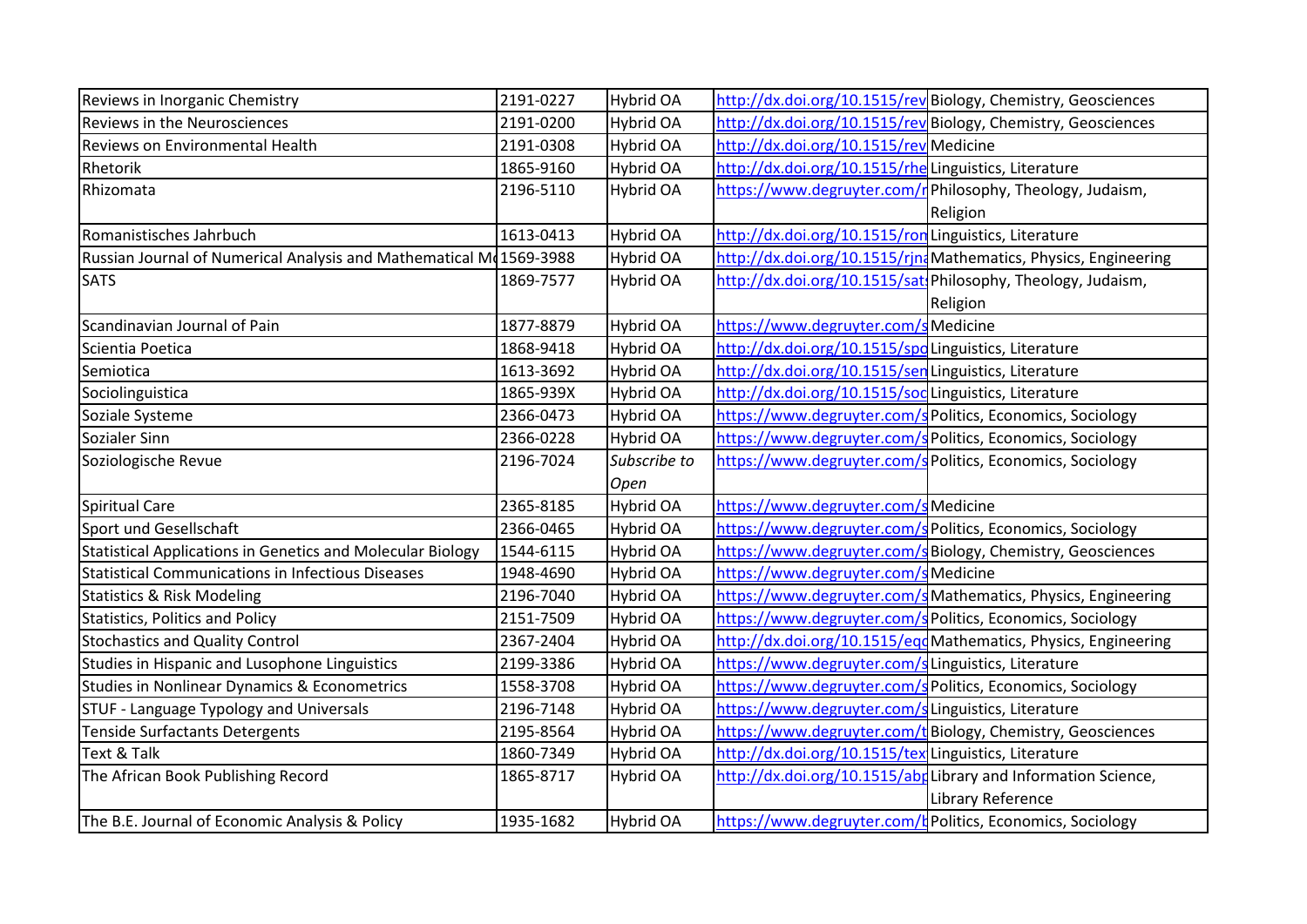| The B.E. Journal of Macroeconomics                                      | 1935-1690 | <b>Hybrid OA</b> |                                                          | https://www.degruyter.com/k Politics, Economics, Sociology    |
|-------------------------------------------------------------------------|-----------|------------------|----------------------------------------------------------|---------------------------------------------------------------|
| The B.E. Journal of Theoretical Economics                               | 1935-1704 | <b>Hybrid OA</b> |                                                          | https://www.degruyter.com/k Politics, Economics, Sociology    |
| The Economists' Voice                                                   | 1553-3832 | <b>Hybrid OA</b> |                                                          | https://www.degruyter.com/dPolitics, Economics, Sociology     |
| The Forum                                                               | 1540-8884 | <b>Hybrid OA</b> |                                                          | https://www.degruyter.com/f Politics, Economics, Sociology    |
| The International Journal of Biostatistics                              | 1557-4679 | <b>Hybrid OA</b> |                                                          | https://www.degruyter.com/i Mathematics, Physics, Engineering |
| The Linguistic Review                                                   | 1613-3676 | <b>Hybrid OA</b> | http://dx.doi.org/10.1515/tlir Linguistics, Literature   |                                                               |
| The Philosophy of Humor Yearbook                                        | 2698-718X | <b>Hybrid OA</b> |                                                          | https://www.degruyter.com/gPhilosophy, Theology, Judaism,     |
|                                                                         |           |                  |                                                          | Religion                                                      |
| Theoretical Inquiries in Law                                            | 1565-3404 | <b>Hybrid OA</b> | https://www.degruyter.com/tLaw                           |                                                               |
| <b>Theoretical Linguistics</b>                                          | 1613-4060 | <b>Hybrid OA</b> | http://dx.doi.org/10.1515/thli Linguistics, Literature   |                                                               |
| tm - Technisches Messen                                                 | 2196-7113 | <b>Hybrid OA</b> |                                                          | https://www.degruyter.com/t Mathematics, Physics, Engineering |
| <b>Trends in Classics</b>                                               | 1866-7481 | <b>Hybrid OA</b> | http://dx.doi.org/10.1515/tc Classical Studies, History  |                                                               |
| Wittgenstein-Studien                                                    | 1868-7458 | <b>Hybrid OA</b> |                                                          | http://dx.doi.org/10.1515/wg. Philosophy, Theology, Judaism,  |
|                                                                         |           |                  |                                                          | Religion                                                      |
| Yearbook for Eastern and Western Philosophy                             | 2196-5897 | Hybrid OA        |                                                          | https://www.degruyter.com/y Philosophy, Theology, Judaism,    |
|                                                                         |           |                  |                                                          | Religion                                                      |
| Yearbook for European Jewish Literature Studies                         | 2196-6257 | <b>Hybrid OA</b> |                                                          | https://www.degruyter.com/yPhilosophy, Theology, Judaism,     |
|                                                                         |           |                  |                                                          | Religion                                                      |
| Yearbook of Phraseology                                                 | 1868-6338 | <b>Hybrid OA</b> | http://dx.doi.org/10.1515/yorulinguistics, Literature    |                                                               |
| Yearbook of the German Cognitive Linguistics Association                | 2197-2796 | <b>Hybrid OA</b> | https://www.degruyter.com/g Linguistics, Literature      |                                                               |
| Zeitschrift der Savigny-Stiftung für Rechtsgeschichte: Germa 2304-4861  |           | <b>Hybrid OA</b> | https://www.degruyter.com/zLaw                           |                                                               |
| Zeitschrift der Savigny-Stiftung für Rechtsgeschichte: Kanon 2304-4896  |           | <b>Hybrid OA</b> | https://www.degruyter.com/zLaw                           |                                                               |
| Zeitschrift der Savigny-Stiftung für Rechtsgeschichte: Romar 2304-4934  |           | <b>Hybrid OA</b> | https://www.degruyter.com/zLaw                           |                                                               |
| Zeitschrift für Ägyptische Sprache und Altertumskunde                   | 2196-713X | <b>Hybrid OA</b> | https://www.degruyter.com/zClassical Studies, History    |                                                               |
| Zeitschrift für Angewandte Linguistik                                   | 2190-0191 | <b>Hybrid OA</b> | http://dx.doi.org/10.1515/zfa Linguistics, Literature    |                                                               |
| Zeitschrift für Anglistik und Amerikanistik                             | 2196-4726 | <b>Hybrid OA</b> | https://www.degruyter.com/zLinguistics, Literature       |                                                               |
| Zeitschrift für Antikes Christentum / Journal of Ancient Chris1612-961X |           | <b>Hybrid OA</b> |                                                          | http://dx.doi.org/10.1515/zac Philosophy, Theology, Judaism,  |
|                                                                         |           |                  |                                                          | Religion                                                      |
| Zeitschrift für Assyriologie und Vorderasiatische Archäologi 1613-1150  |           | <b>Hybrid OA</b> | http://dx.doi.org/10.1515/zav Classical Studies, History |                                                               |
| Zeitschrift für celtische Philologie                                    | 1865-889X | <b>Hybrid OA</b> | http://dx.doi.org/10.1515/zcp Linguistics, Literature    |                                                               |
| Zeitschrift für das gesamte Genossenschaftswesen                        | 2366-0414 | <b>Hybrid OA</b> |                                                          | https://www.degruyter.com/z Politics, Economics, Sociology    |
| Zeitschrift für die alttestamentliche Wissenschaft                      | 1613-0103 | <b>Hybrid OA</b> |                                                          | http://dx.doi.org/10.1515/zat Philosophy, Theology, Judaism,  |
|                                                                         |           |                  |                                                          | Religion                                                      |